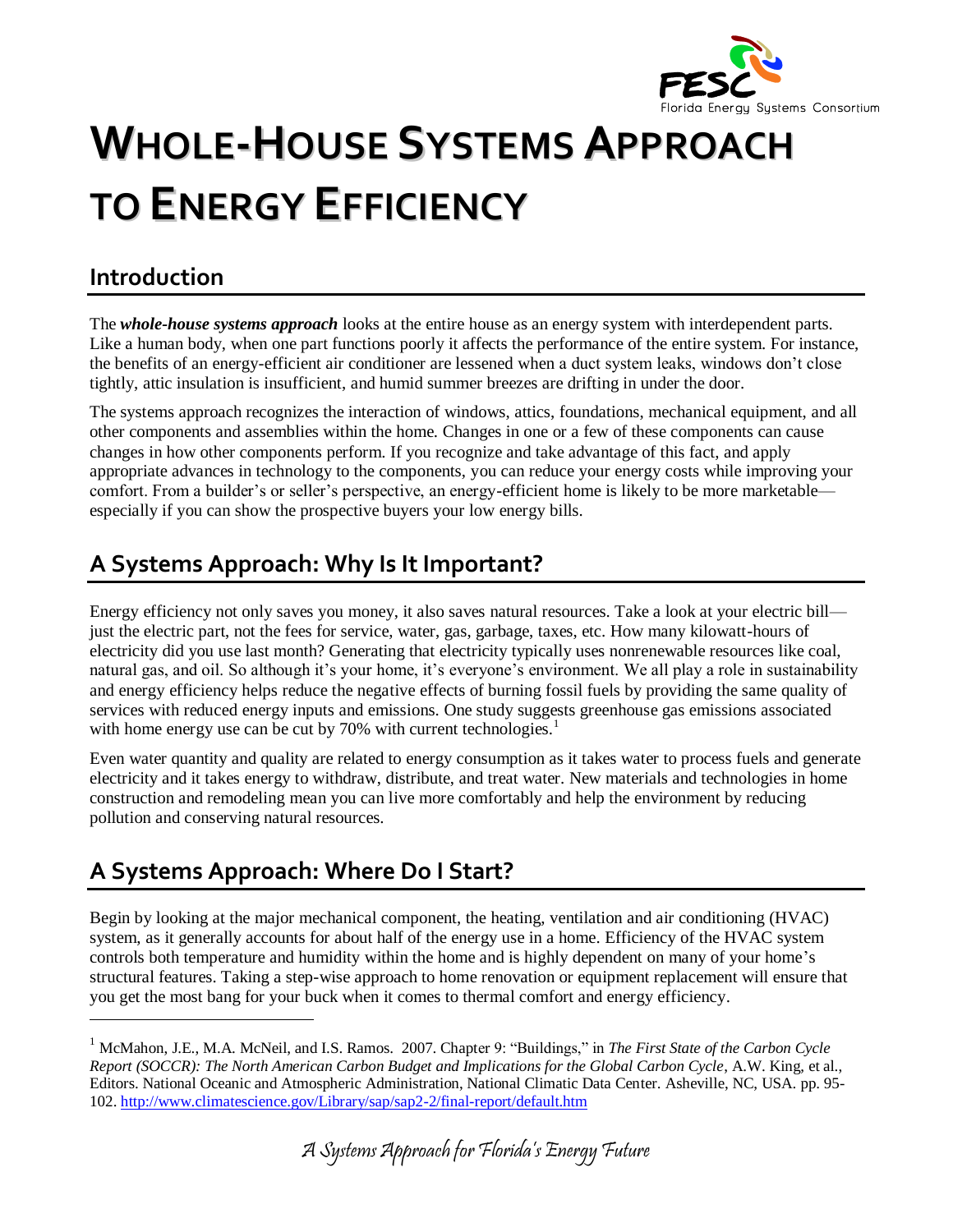#### *Step 1: Air Sealing*

Your home is constantly breathing or exchanging air with the surrounding outdoor environment. Unconditioned outdoor air comes in while conditioned indoor air flows out. Generally the first place to start in creating an energy efficient living space is air sealing. This means sealing cracks and gaps around windows, doors, plumbing, electrical and venting penetrations so that you can control air exchange and ventilation. Sealing these leaks will mean that less unconditioned air makes it into your house and produces less *load* on your HVAC system. Start by using caulking and weather-stripping to seal air leaks. This is a low budget item that most homeowners can do. Figures 1 and 2 will help you determine where to look for leaks and the following references will give you more information on air sealing.

For more information on air sealing visit:

- $\bullet$ Iowa Energy Center. *Home Series 1*: *Home Tightening, Insulation and Ventilation.* <http://www.energy.iastate.edu/homeseries/tightening.htm>
- U.S. Department of Energy, Energy Efficiency and Renewable Energy (EERE). Energy Savers: Your Home. "Caulking and Weatherstripping." [http://www.energysavers.gov/your\\_home/insulation\\_airsealing/index.cfm/mytopic=11260](http://www.energysavers.gov/your_home/insulation_airsealing/index.cfm/mytopic=11260)
- $\bullet$ U.S. Environmental Protection Agency/U.S. Department of Energy, ENERGY STAR. "Air Seal and Insulate with ENERGY STAR." [http://www.energystar.gov/index.cfm?c=home\\_sealing.hm\\_improvement\\_sealing](http://www.energystar.gov/index.cfm?c=home_sealing.hm_improvement_sealing)
- *Weatherize Your Home—Caulk and Weather Strip*. 2001. National Renewable Energy Laboratory  $\bullet$ (NREL). US Department of Energy.<http://www.nrel.gov/docs/fy01osti/28039.pdf>





- *Figure 1 Sources of air leaks in a typical home. Source: Iowa Energy Center.* Home Series 1: Home Tightening, Insulation and Ventilation.
- *Figure 2 Common air leaks. Source: Air Seal and Insulate with ENERGY STAR. [http://www.energystar.gov/index.cfm?c=home\\_sealing.hm\\_imp](http://www.energystar.gov/index.cfm?c=home_sealing.hm_improvement_sealing) [rovement\\_sealing](http://www.energystar.gov/index.cfm?c=home_sealing.hm_improvement_sealing)*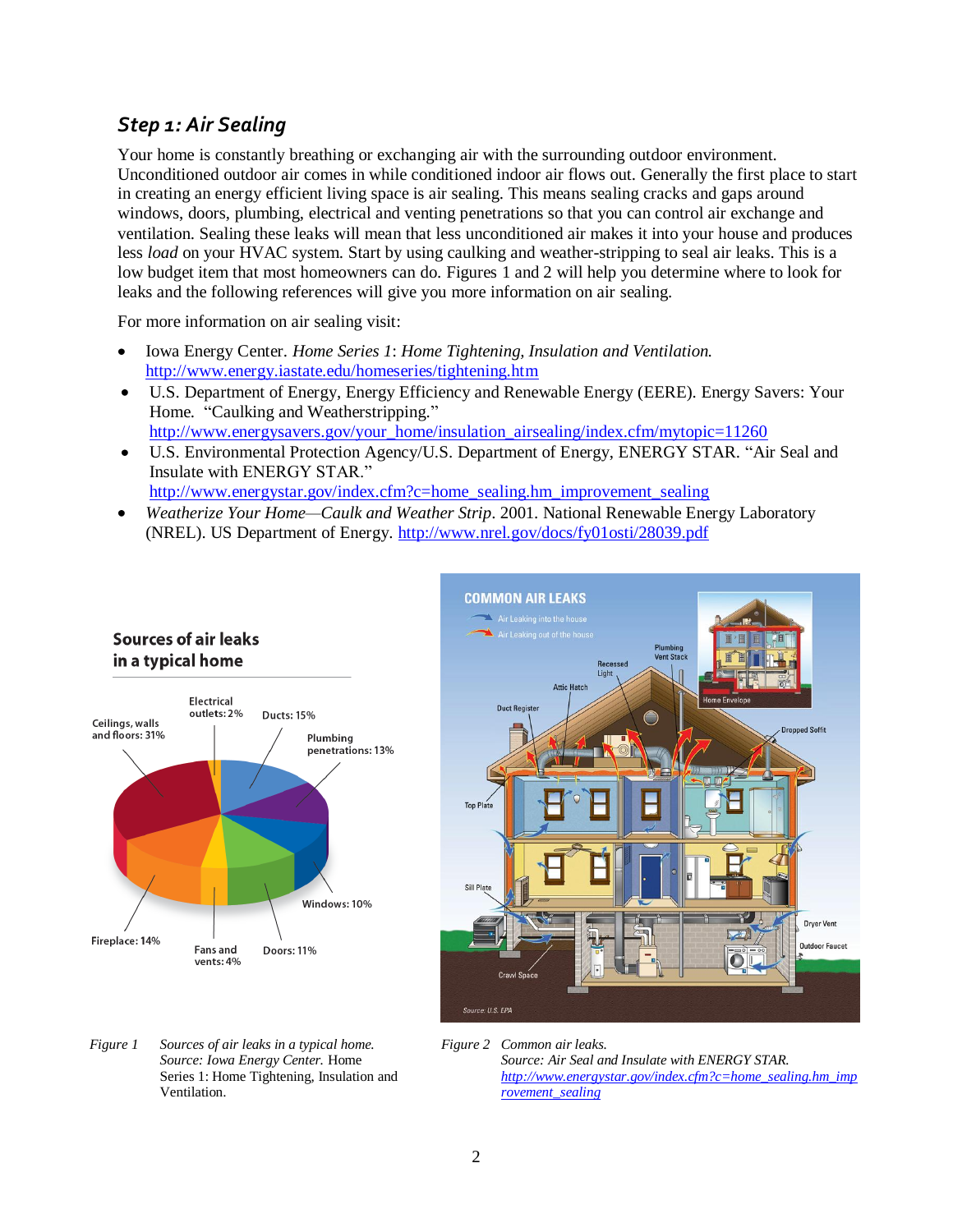#### *Step 2: Ductwork*

Leaky ductwork can cause a major loss in energy efficiency. Leaky ductwork dumps conditioned air in undesirable places; like your attic or underneath your house. That means that you are paying to heat or cool the outdoors. In addition, when your cool air goes out, hot humid air comes in through air gaps to take its place. This puts twice the strain on your HVAC and makes your ductwork a prime target for an energy efficiency upgrade. First, visually inspect your ductwork for gaps or disconnected runs (Figure 3). Second, use mechanical fasteners to secure ducts. Third, use mastic sealant to seal gaps. Finally, insulate ducts to prevent radiation losses.

For more information on ductwork visit:

Porter, Wendell A., Hyun-Jeong Lee, and Kathleen C. Ruppert. *Energy Efficient Homes: The Duct System*. 2008. University of Florida IFAS Extension. <http://edis.ifas.ufl.edu/FY1024>



*Figure 3 Ducts. Source: U.S. Department of Energy, Energy Efficiency and Renewable Energy (EERE). Energy Savers: Tips on Saving Energy and Money at Home."Ducts*" [http://www1.eere.energy.gov/consumer/t](http://www1.eere.energy.gov/consumer/tips/ducts.html) [ips/ducts.html](http://www1.eere.energy.gov/consumer/tips/ducts.html)

U.S. Department of Energy, Energy Efficiency and  $\bullet$ Renewable Energy (EERE). Energy Savers: Tips on Saving Energy and Money at Home.*"*Ducts"<http://www1.eere.energy.gov/consumer/tips/ducts.html>

#### *Step 3: Insulation*

The next step to improve your home's efficiency is insulating. Roof temperatures can reach over 140°F so target attic insulation first. In the southeast, aim for attic insulation levels of R-30 or higher. Wall and floor insulation generally offer a lower return on their retrofit investment. Due to their high cost and lower impact, consider other efficiency measures before adding insulation to walls and floors. One exception may be homes with raised wood floors and crawlspaces. If your elevated wood floor feels cold or drafty during the winter consider adding insulation. Other floor types, such as slab on grade foundations, may actually reduce HVAC load in cooling dominated climates. See

<http://www1.eere.energy.gov/consumer/tips/insulation.html> for more information on insulation levels recommended for your area and building location.

#### *Step 4: Windows*

The most important consideration for improving the efficiency of windows is air sealing (as previously mentioned). Once windows are properly sealed using caulking and weather-stripping, shading is the next step. First consider adding exterior shading on the east, west and south sides using properly placed trees, awnings, tinted window film, or solar screens. Exterior shading has the most benefit as it blocks solar radiation from entering the home while still allowing light to enter. Next consider using blinds or drapes to shade the home from the inside. Interior shading options stop solar radiation near the window, limiting heat gain in the home but also reducing day lighting. If your windows are unable to be properly sealed, or if you are considering replacing windows for functionality or aesthetic reasons, consider using energy efficient windows.

Windows are a big ticket item in home renovation but can significantly improve comfort and energy performance. Replacing old windows with double pane, low-e windows can be a major benefit. However, remember that proper, air-tight installation is as important as the window itself. If you are going to replace windows, it should be done before HVAC replacement as window efficiency plays a large part in heating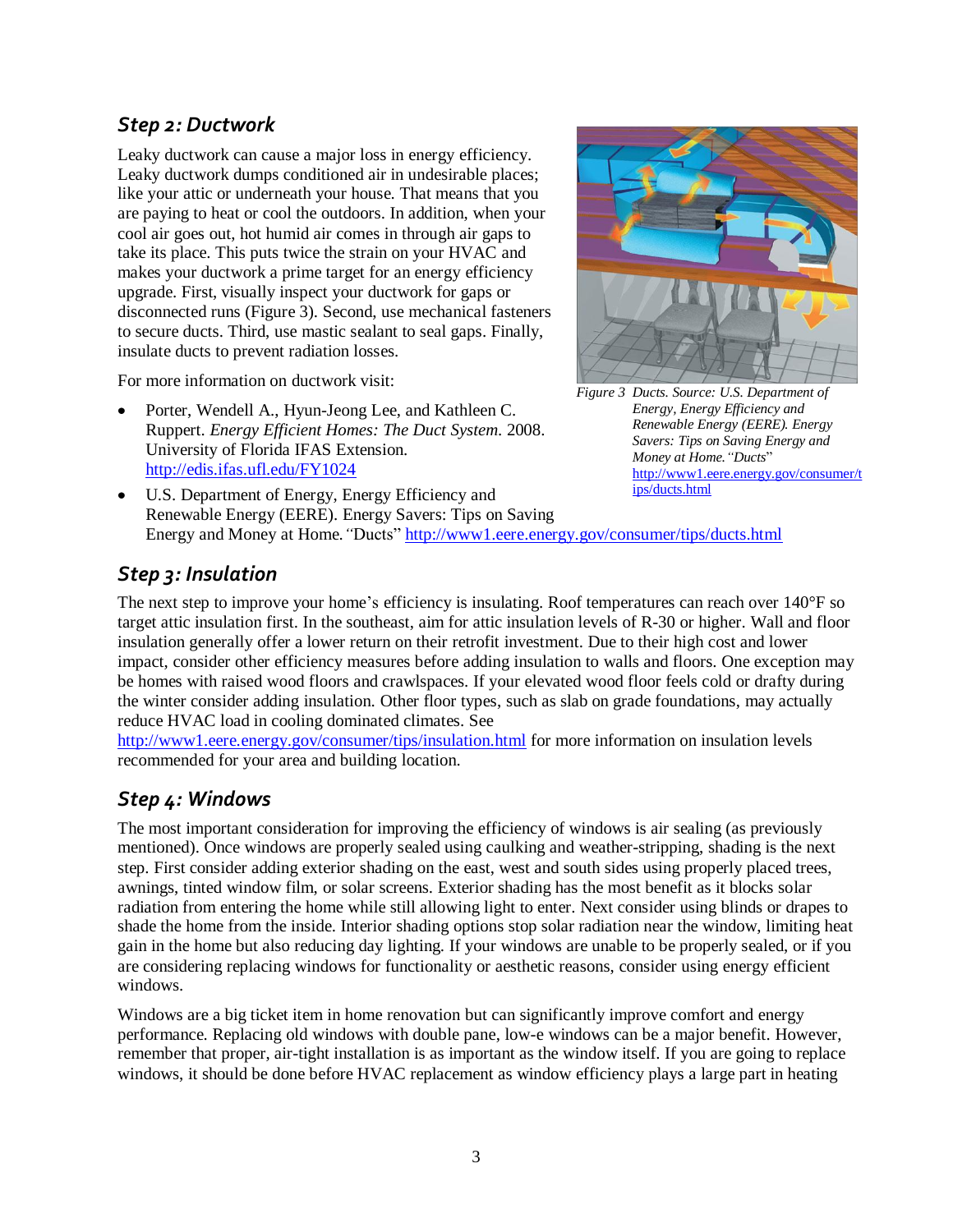and cooling load calculations that determine the size of your HVAC equipment. Better windows could mean that you will need a smaller HVAC system.

For more information on windows visit:

- Hammer, Marie. *Window Management for Energy Conservation.* 2003. University of Florida IFAS  $\bullet$ Extension. [http://edis.ifas.ufl.edu/document\\_fy548](http://edis.ifas.ufl.edu/document_fy548)
- Ruppert, Kathleen C., Wendell A. Porter, and Hyun-Jeong Lee. *Energy Efficient Homes: Windows and Skylights*. 2008. University of Florida IFAS Extension. [http://edis.ifas.ufl.edu/document\\_fy1045](http://edis.ifas.ufl.edu/document_fy1045)
- U.S. Environmental Protection Agency/U.S. Department of Energy, ENERGY STAR. "Air Seal and Insulate with ENERGY STAR." [http://www.energystar.gov/index.cfm?c=home\\_sealing.hm\\_improvement\\_sealing](http://www.energystar.gov/index.cfm?c=home_sealing.hm_improvement_sealing)

## *Step 5: HVAC*

The best way to ensure that your home continues to perform at peak energy efficiency is to perform regular HVAC maintenance. This includes steps that you can take such as frequently replacing air filters, cleaning condenser coils, straightening coil fins, and cleaning condensate lines. The resources listed below can help you with these tasks. Other steps that should be taken by a qualified HVAC technician include checking refrigerant levels, testing for refrigerant leaks, checking the air flow and testing the electrical controls. This process is called commissioning and ensures that your HVAC is at peak performance so that your home is comfortable and efficient. If your HVAC system is too old or run down to benefit from regular maintenance, consider upgrading to a newer, higher SEER system.

For more information on HVAC visit:

- $\bullet$ Porter, Wendell A., Hyun-Jeong Lee, and Kathleen C. Ruppert. *Energy Efficient Homes: Air Conditioning*. 2008. University of Florida IFAS Extension. <http://edis.ifas.ufl.edu/FY1026>
- U.S. Department of Energy, Energy Efficiency and Renewable Energy (EERE). Energy Savers: Your Home. "Air Conditioning." [http://www.energysavers.gov/your\\_home/space\\_heating\\_cooling/index.cfm/mytopic=12370](http://www.energysavers.gov/your_home/space_heating_cooling/index.cfm/mytopic=12370)
- U.S. Environmental Protection Agency/U.S. Department of Energy, ENERGY STAR. "Heat & Cool Efficiently." [http://www.energystar.gov/index.cfm?c=heat\\_cool.pr\\_hvac](http://www.energystar.gov/index.cfm?c=heat_cool.pr_hvac)

## *Step 6: Lighting and Appliances*

Lighting and appliances should be replaced as needed with more energy efficient options or models. Though these are smaller contributors in a systems upgrade approach, they can produce dual benefits. First, they offer reduced direct energy consumption with each use and in standby mode. In addition, they may produce less heat therefore reducing cooling load on your HVAC system. This applies to most appliances such as refrigerators, dishwashers and water heaters. One example is switching to compact fluorescent lighting. If you replace a 60 watt incandescent lamp with an equivalent compact fluorescent lamp direct energy use is reduced by 78% and waste heat is also reduced by 75%.

For more information on lighting and appliances visit:

- Lee, Hyun-Jeong, Kathleen Ruppert, Wendell Porter, and Travis Prescott. *Energy Efficient Homes: Appliances in General*. 2008. University of Florida IFAS Extension. [http://edis.ifas.ufl.edu/document\\_fy1032](http://edis.ifas.ufl.edu/document_fy1032)
- U.S. Department of Energy, Energy Efficiency and Renewable Energy (EERE). Energy Savers: Your Home. "How Compact Fluorescents Compare with Incandescents." [http://www.energysavers.gov/your\\_home/lighting\\_daylighting/index.cfm/mytopic=12060](http://www.energysavers.gov/your_home/lighting_daylighting/index.cfm/mytopic=12060)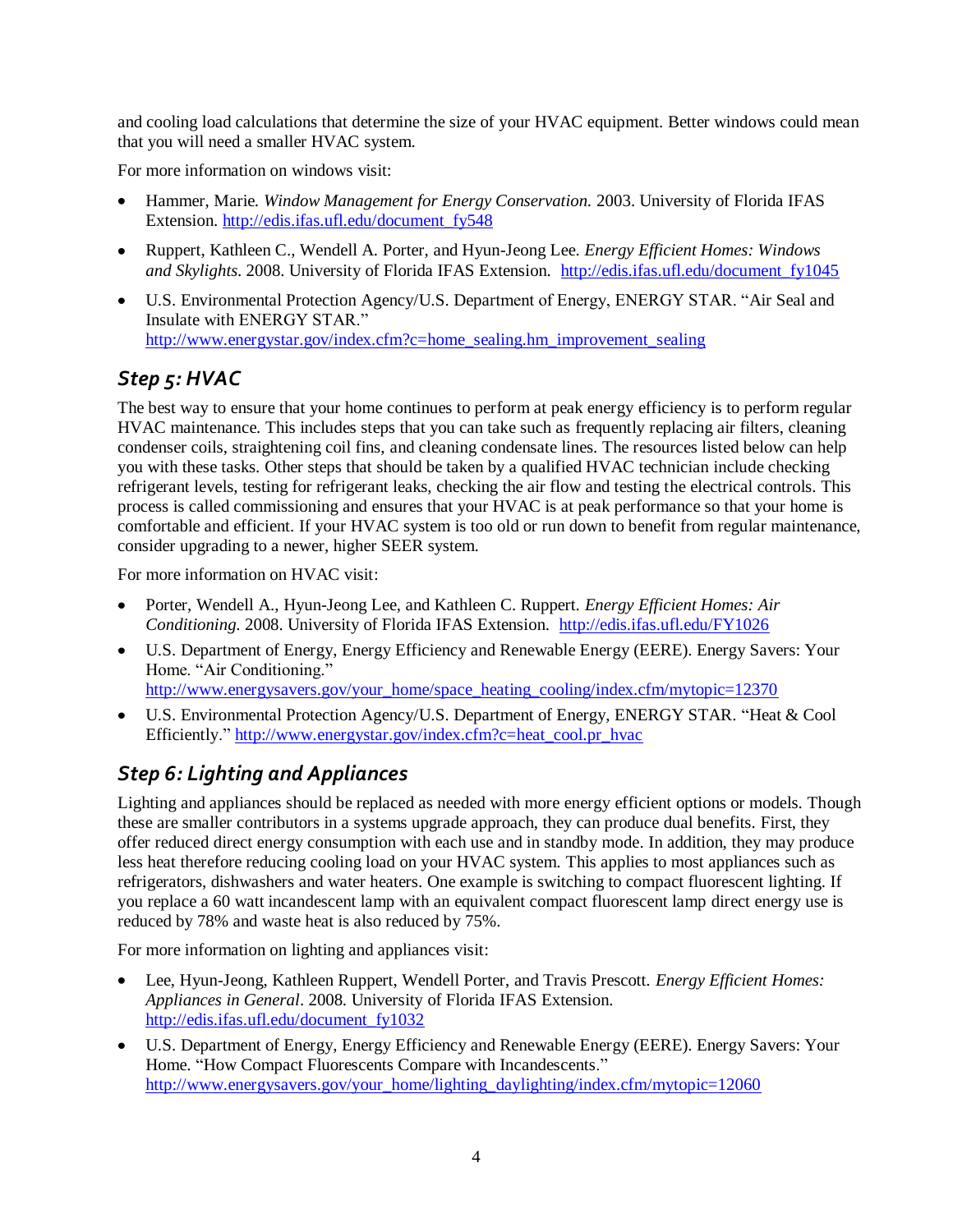- U.S. Department of Energy, Energy Efficiency and Renewable Energy (EERE). Energy Savers: Tips on Saving Energy and Money at Home. "Lighting." <http://www1.eere.energy.gov/consumer/tips/lighting.html>
- U.S. Department of Energy, Energy Efficiency and Renewable Energy (EERE). Energy Savers: Your Home. "Appliances and Home Electronics." [http://www.energysavers.gov/your\\_home/appliances/index.cfm/mytopic=10020](http://www.energysavers.gov/your_home/appliances/index.cfm/mytopic=10020)

### **Overview**

Though every situation is unique, the best general approach includes the following steps in roughly this order:

| <b>Step</b>    | <b>System</b><br>Component                    | <b>Strategy</b>                                                                                                                                                      | Impact                                                                                       |
|----------------|-----------------------------------------------|----------------------------------------------------------------------------------------------------------------------------------------------------------------------|----------------------------------------------------------------------------------------------|
| $\mathbf{1}$   | Doors, windows, walls,<br>floor, and ceiling  | Weatherize and seal any holes or gaps in building<br>envelope                                                                                                        | Improves air barrier by reducing air<br>leakage                                              |
| $\mathcal{P}$  | Heating / air conditioning<br>(HVAC) ductwork | Seal and insulate ductwork                                                                                                                                           | Improves air barrier by reducing air<br>leakage                                              |
| 3              | Attic insulation                              | Improve / replace to R-value recommended for<br>your area                                                                                                            | Improves thermal barrier by<br>increasing insulation function                                |
| 4              | Windows                                       | Replace single-pane metal framed windows with<br>double-paned low-E wood or vinyl framed<br>alternatives                                                             | Improves air and thermal barriers<br>by reducing air leakage and<br>reducing solar heat gain |
| 5              | Heating / air conditioning<br>(HVAC) system   | Service existing HVAC system and/or upgrade to<br>properly sized SEER 14 or higher HVAC system                                                                       | Improves heating and cooling<br>efficiency                                                   |
| 6              | Water heater                                  | Replace old inefficient model with modern<br><b>ENERGY STAR alternative</b>                                                                                          | Reduces water heater energy<br>consumption                                                   |
| $\overline{7}$ | Lighting                                      | Replace high wattage bulbs (such as incandescent<br>and halogen) with low wattage alternatives of<br>comparable lumen value (such as compact<br>fluorescent and LED) | Reduces lighting energy<br>consumption and unnecessary<br>heat load to indoor spaces         |
| 8              | Ceiling fans                                  | Install ENERGY STAR ceiling fans in commonly<br>occupied rooms                                                                                                       | Reduces load on HVAC system by<br>improving occupant comfort                                 |
| 9              | Appliances                                    | Replace old inefficient models with modern<br><b>ENERGY STAR alternatives</b>                                                                                        | Reduces appliance energy<br>consumption                                                      |

Many utility companies offer free or low-cost audits, as well as incentive and rebate programs for many of the above recommended steps. In addition, you may be eligible for state or federal tax credits when you purchase certain energy efficient components. See the Database of State Incentives for Renewables & Efficiency [\(http://www.dsireusa.org\)](http://www.dsireusa.org/) and federal tax credits for energy efficiency [\(http://www.energystar.gov/index.cfm?c=products.pr\\_tax\\_credits\)](http://www.energystar.gov/index.cfm?c=products.pr_tax_credits) for additional information.